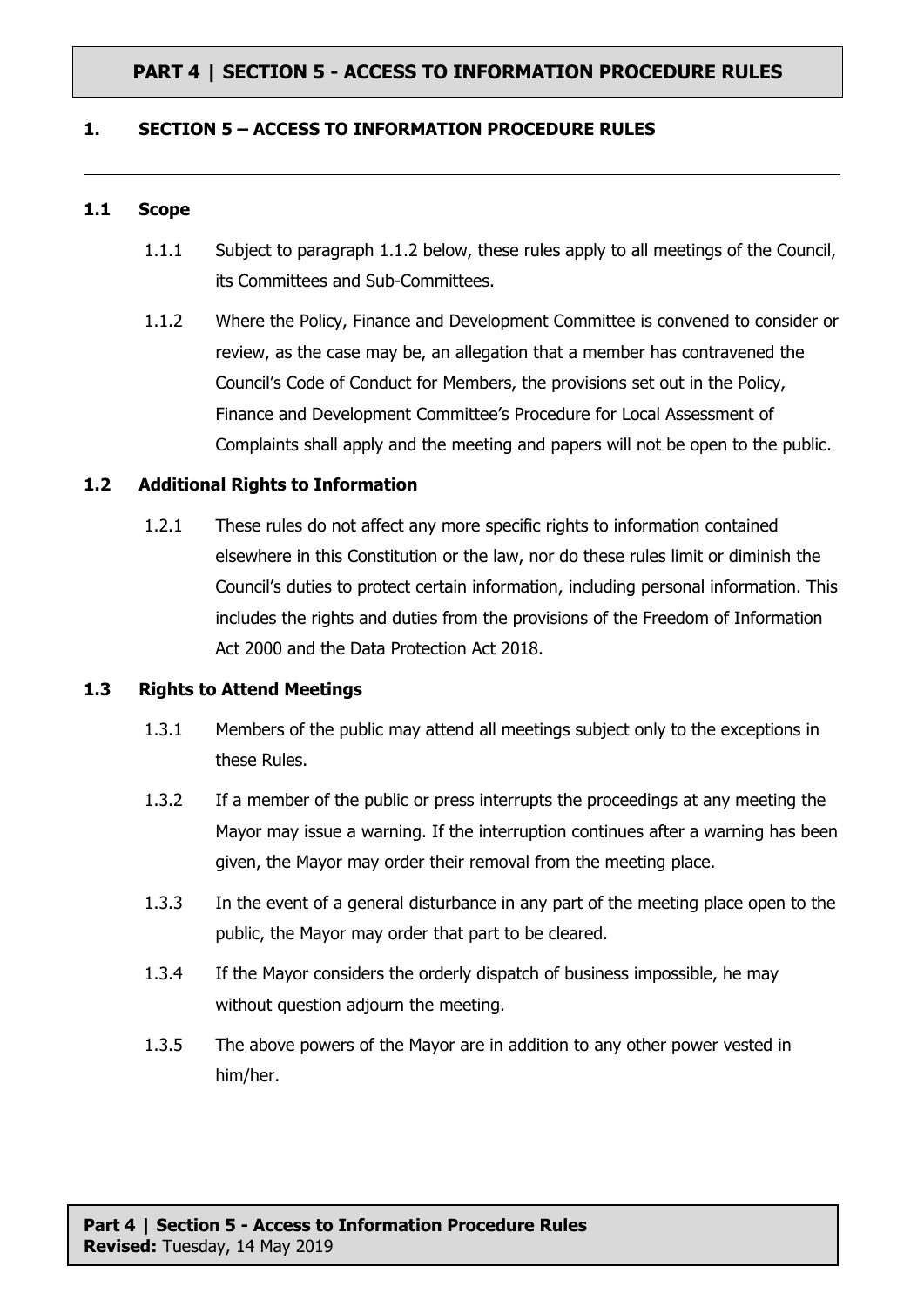### **1.4 Notices of Meeting**

1.4.1 The Council will give at least five clear days' notice of any meeting by posting details of the meeting at Council Offices, Station Road, Wigston, Leicestershire, LE18 2DR and on its website.

#### **1.5 Access to Agenda and Reports Before the Meeting**

1.5.1 The Council will make copies of the agenda and reports open to the public available for inspection at the designated office and available on the website (if any) at least five clear days before the meeting. If an item is added to the agenda later, the revised agenda will be open to inspection from the time the item was added to the agenda (where reports are prepared after the summons has been sent out, the Head of Law and Democracy shall make each such report available to the public as soon as the report is completed and sent to Councillors).

### **1.6 Supply of Copies**

- 1.6.1 The Council will make available to the public present at a meeting a reasonable number of copies of the agenda and of the reports for the meeting (save during any part of the meeting to which the public are excluded).
- 1.6.2 The Council will supply copies of:
	- (a) Any agenda and reports which are open to public inspection;
	- (b) Any further statements or particulars necessary to indicate the nature of the items in the agenda; and
	- (c) If the Head of Law and Democracy thinks fit, copies of any other documents supplied to Councillors in connection with an item to any person on payment of a charge for postage and any other costs.

#### **1.7 Access to Minutes Etc. After the Meeting**

- 1.7.1 The Council will make available copies of the following for six years after a meeting:
	- (a) The minutes of the meeting or records of decisions taken, excluding any part of the minutes of proceedings when the meeting was not open to the public or which disclose exempt or confidential information;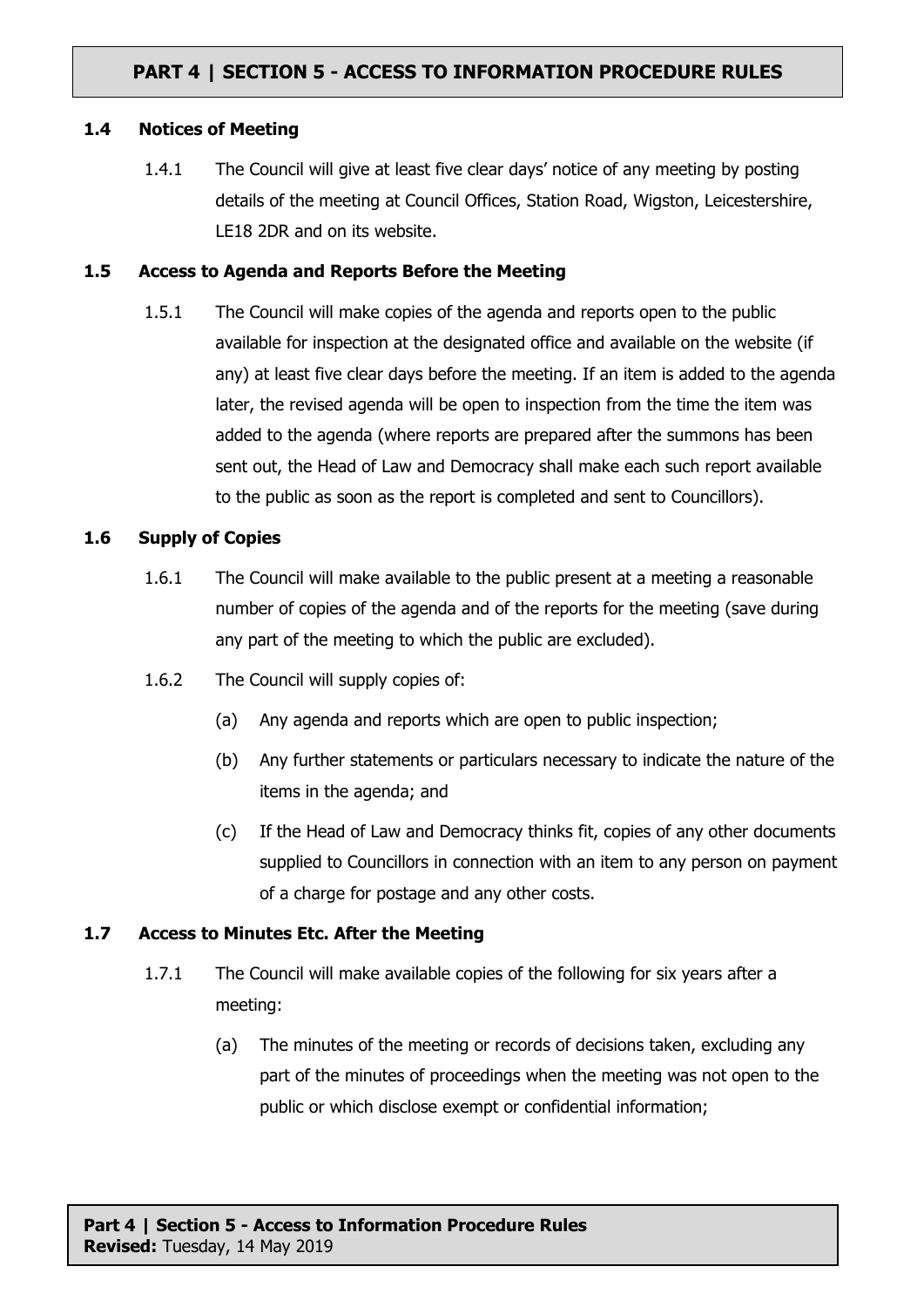- (b) A summary of any proceedings not open to the public where the minutes open to inspection would not provide a reasonably fair and coherent record;
- (c) The agenda for the meeting; and
- (d) Reports relating to items when the meeting was open to the public.

### **1.8 Background Papers**

- 1.8.1 The Officer preparing a report will set out in such report a list of those documents (called background papers) relating to the subject matter of the report which in his opinion:
	- (a) Disclose any facts or matters on which the report or an important part of the report is based; and
	- (b) Which have been relied on to a material extent in preparing the report.
- 1.8.2 The Council will make available for public inspection for four years after the date of the meeting one copy of each of the documents on the list of background papers.

### **1.9 Summary of the Public's Rights**

1.9.1 A written summary of the public's rights to attend meetings and to inspect and copy documents will be kept at and made available to the public at Council Offices, Station Road, Wigston, Leicestershire, LE18 2DR.

#### **1.10 Exclusion of Access of the Public to Meetings**

- 1.10.1 **Extent of Exclusion** the public may only be excluded under 1.10.2 or 1.10.3 for the part or parts of the meeting during which it is likely that confidential or exempt information would be divulged.
- 1.10.2 **Confidential Information (Requirement to Exclude the Public)** The public must be excluded from meetings whenever it is likely in view of the nature of the business to be transacted or the nature of the proceedings that confidential information would be disclosed.
- 1.10.3 **Exempt Information (Discretion to Exclude the Public)** The public may be excluded from meetings whenever it is likely in view of the nature of the business to be transacted or the nature of the proceedings that exempt information would be disclosed. Such a decision to exclude the public is to be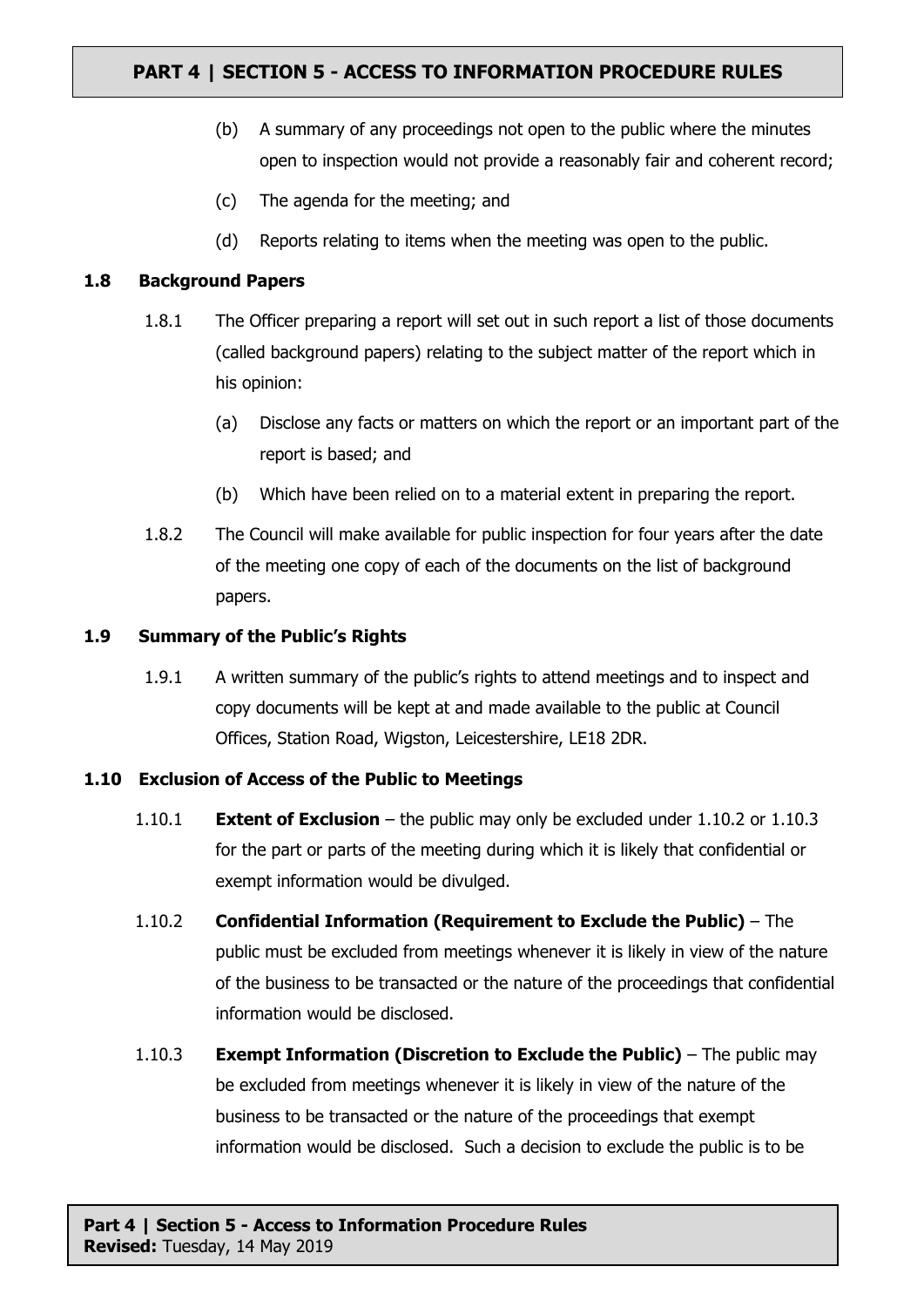made by resolution of the relevant decision making body. Where the meeting will determine any person's civil rights or obligations, or adversely affect their possessions, Article 6 of the Human Rights Act 1998 establishes a presumption that the meeting will be held in public unless a private hearing is necessary for one of the reasons specified in Article 6.

- 1.10.4 **Meaning of Confidential Information** Confidential information means information given to the Council by a Government Service or Agency on terms which forbid its public disclosure or information which cannot be publicly disclosed by any enactment or Court Order.
- 1.10.5 **Meaning of Exempt Information** Exempt information means information falling within the following categories (subject to any qualification).
- 1.10.6 **Extent of Exclusion** The public may only be excluded under 1.10.1 or 1.10.3 for the part or parts of the meeting during which it is likely that confidential or exempt information would be divulged.

[NOTE: Information falling within any of paragraphs  $1.1 - 1.7$  is not exempt information if it relates to proposed development for which the local planning authority may grant itself planning permission pursuant to regulation 3 of the Town and Country Planning General Regulations 1992.]

| <b>Category</b>                                                                                                                                    | Qualification                                                                                                                                                                                                                                                                | <b>Interpretation</b>                                                                                                                                                                                                                               |
|----------------------------------------------------------------------------------------------------------------------------------------------------|------------------------------------------------------------------------------------------------------------------------------------------------------------------------------------------------------------------------------------------------------------------------------|-----------------------------------------------------------------------------------------------------------------------------------------------------------------------------------------------------------------------------------------------------|
| Information relating to any<br>individual                                                                                                          | The exemption applies only if and<br>so long, as in all the<br>circumstances of the case, the<br>public interest in maintaining the<br>exemption outweighs the public<br>interest in disclosing the<br>information (see note on public<br>interest at the end of the table). |                                                                                                                                                                                                                                                     |
| Information which is likely to<br>reveal the identity of an individual                                                                             | The Public Interest Test<br>Qualification applies, as in 1<br>above.                                                                                                                                                                                                         |                                                                                                                                                                                                                                                     |
| Information relating to the<br>financial or business affairs of any<br>particular person (including the<br>authority holding that<br>information). | The Public Interest Test<br>Qualification applies, as in 1<br>above.<br>"Financial or business affairs"<br>includes contemplated, as well as<br>past or current, activities.<br>Information falling within                                                                   | Any reference to "the authority" is<br>a reference to the Council or, as<br>the case may be, the Committee or<br>Sub-Committee in relation to whose<br>proceedings or documents the<br>question whether information is<br>exempt or not falls to be |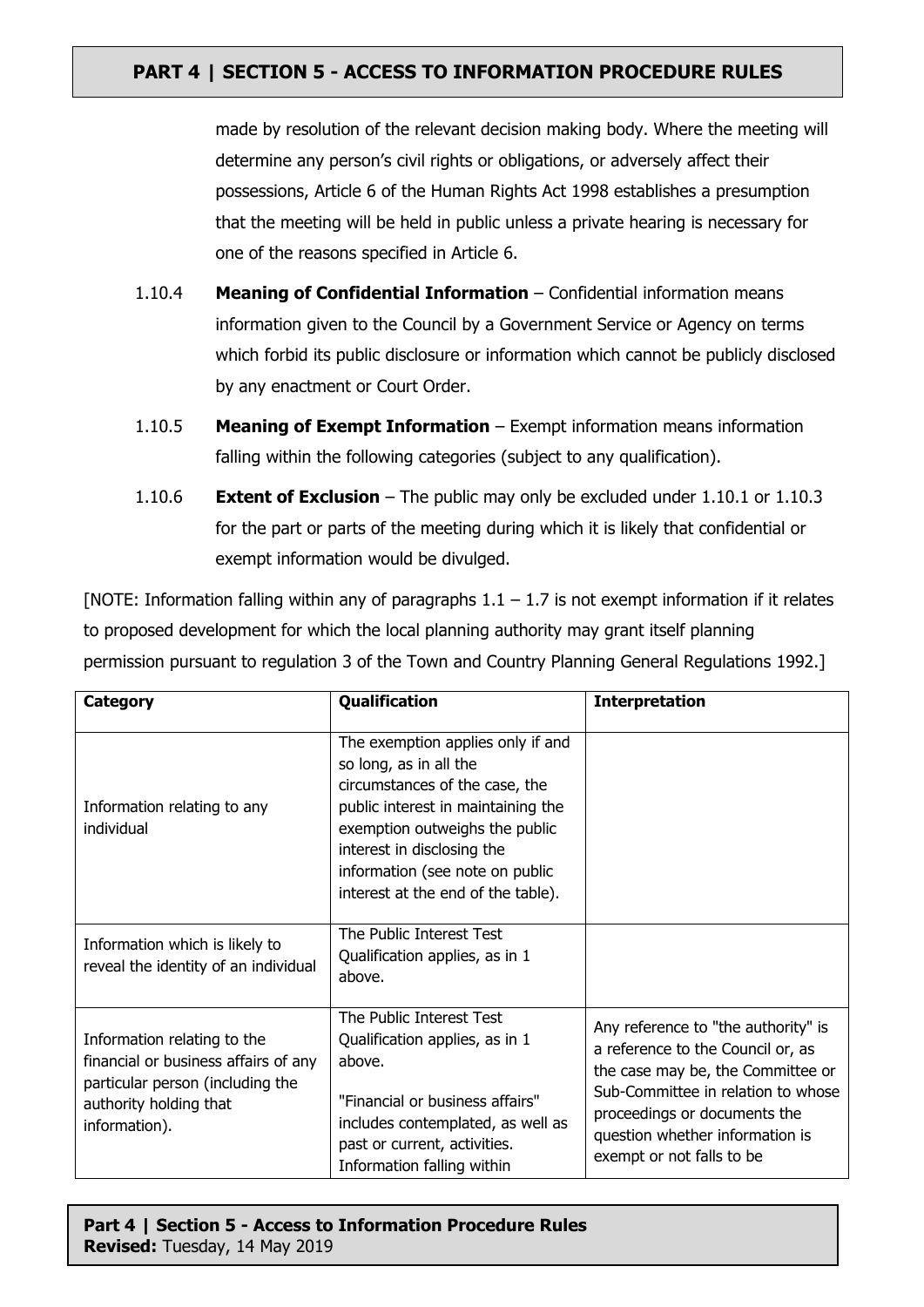| <b>Category</b>                                                                                                                                                                                                                                                                                    | Qualification                                                                                                                                                                                                                                                                                    | <b>Interpretation</b>                                                                                                                                                                                                                                                                                 |
|----------------------------------------------------------------------------------------------------------------------------------------------------------------------------------------------------------------------------------------------------------------------------------------------------|--------------------------------------------------------------------------------------------------------------------------------------------------------------------------------------------------------------------------------------------------------------------------------------------------|-------------------------------------------------------------------------------------------------------------------------------------------------------------------------------------------------------------------------------------------------------------------------------------------------------|
|                                                                                                                                                                                                                                                                                                    | paragraph 3 above is not exempt<br>information by virtue of that<br>paragraph if it is required to be<br>registered under -                                                                                                                                                                      | determined.<br>"person" includes any public<br>authority, company, or other legally<br>constituted organisations and the                                                                                                                                                                              |
|                                                                                                                                                                                                                                                                                                    | the Companies Act 2006;                                                                                                                                                                                                                                                                          | partners in a partnership or firm.                                                                                                                                                                                                                                                                    |
|                                                                                                                                                                                                                                                                                                    | the Friendly Societies Act<br>1974;                                                                                                                                                                                                                                                              |                                                                                                                                                                                                                                                                                                       |
|                                                                                                                                                                                                                                                                                                    | the Friendly Societies Act<br>1992;                                                                                                                                                                                                                                                              |                                                                                                                                                                                                                                                                                                       |
|                                                                                                                                                                                                                                                                                                    | the Industrial and<br><b>Provident Societies Acts</b><br>1965 to 1978;                                                                                                                                                                                                                           |                                                                                                                                                                                                                                                                                                       |
|                                                                                                                                                                                                                                                                                                    | the Building Societies Act<br>1986 ["registered" in<br>relation to information<br>required to be registered<br>under the Building<br>Societies Act 1986, means<br>recorded in the public file<br>of any building society<br>(within the meaning of<br>that Act).]; or<br>the Charities Act 2011. |                                                                                                                                                                                                                                                                                                       |
| Information relating to any<br>consultations or negotiations, or<br>contemplated consultations or<br>negotiations, in connection with<br>any labour relating matter arising<br>between the authority or a<br>Minister of the Crown and<br>employees of, or office holders<br>under, the authority. | The Public Interest Test<br>Qualification applies, as in 1<br>above.                                                                                                                                                                                                                             | Any reference to "the authority" is<br>a reference to the Council or, as<br>the case may be, the Committee or<br>Sub-Committee in relation to whose<br>proceedings or document the<br>question whether information is<br>exempt or not falls to be<br>determined. "labour relations<br>matter" means- |
|                                                                                                                                                                                                                                                                                                    |                                                                                                                                                                                                                                                                                                  | any of the matters specified<br>in paragraphs (a) to (g) of<br>section 218 (1) of the Trade<br>Union and Labour Relations<br>(Consolidation) Act 1992<br>(matters which may be the<br>subject of a trade dispute,<br>within the meaning of that                                                       |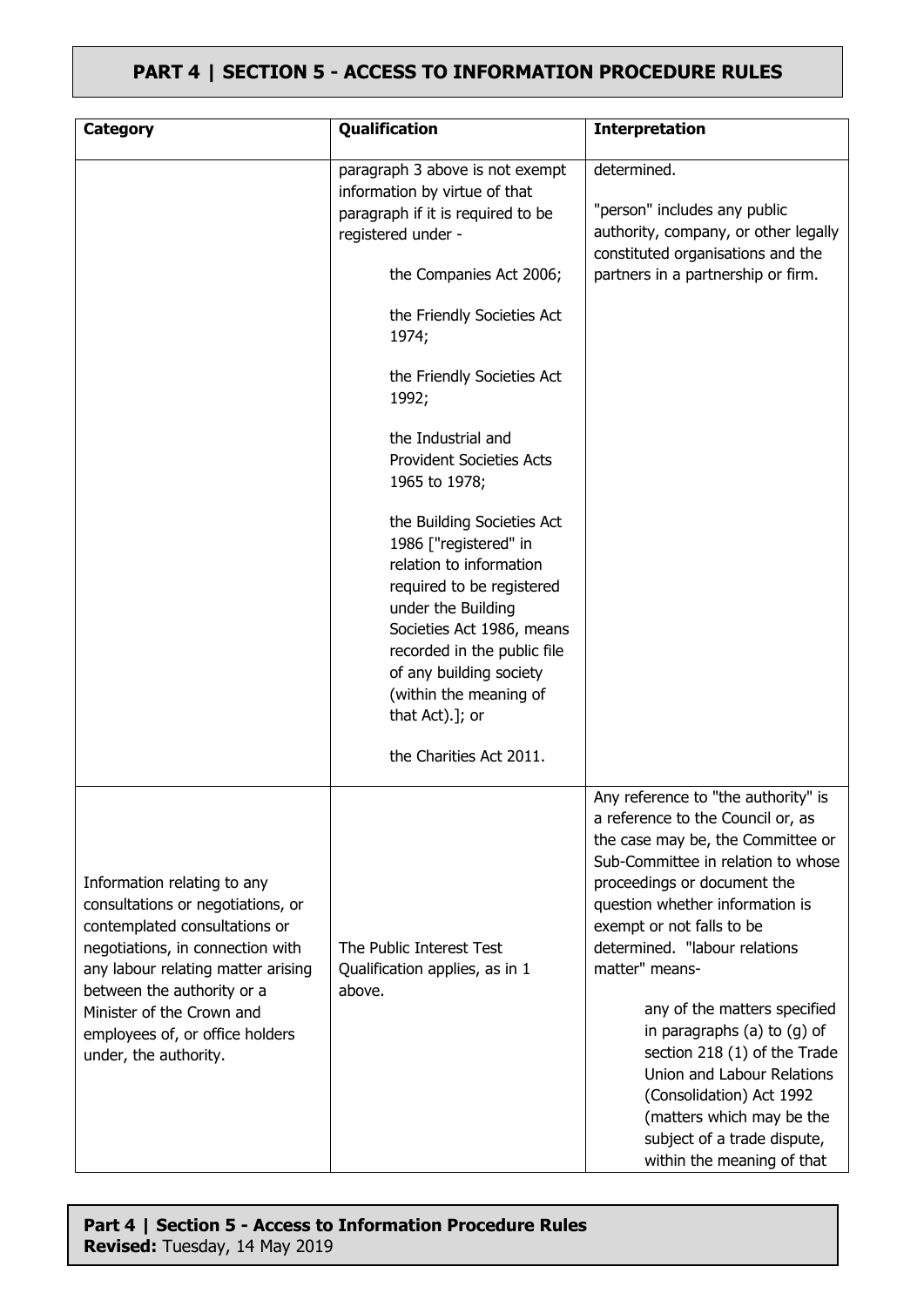| <b>Category</b>                                                                                                                                                                                                                                | Qualification                                                        | <b>Interpretation</b>                                                                                                                                                                                                                                                                                                                                                                                                                                                                                                                                                                                                                                            |
|------------------------------------------------------------------------------------------------------------------------------------------------------------------------------------------------------------------------------------------------|----------------------------------------------------------------------|------------------------------------------------------------------------------------------------------------------------------------------------------------------------------------------------------------------------------------------------------------------------------------------------------------------------------------------------------------------------------------------------------------------------------------------------------------------------------------------------------------------------------------------------------------------------------------------------------------------------------------------------------------------|
| Information in respect of which a<br>claim to legal professional                                                                                                                                                                               | The Public Interest Test                                             | Act); or<br>any dispute about a matter<br>falling within paragraph (a)<br>above; and for the purposes<br>of this definition the<br>enactments mentioned in<br>paragraph (a) above, with<br>the necessary modifications,<br>shall apply in relation to<br>office-holders under the<br>authority as they apply in<br>relation to employees of the<br>authority;<br>"employee" means a person<br>employed under a contract of<br>service;<br>"office-holder", in relation to the<br>authority, means the holder of any<br>paid office appointments to which<br>are or may be made or confirmed<br>by the authority or by any joint<br>board on which the authority; |
| privilege could be maintained in<br>legal proceedings.                                                                                                                                                                                         | Qualification applies, as in 1<br>above.                             |                                                                                                                                                                                                                                                                                                                                                                                                                                                                                                                                                                                                                                                                  |
| Information which reveals that the<br>authority proposes-<br>to give under any<br>enactment a notice under<br>or by virtue of which<br>requirements are imposed<br>on a person; or<br>to make an order or<br>direction under any<br>enactment. | The Public Interest Test<br>Qualification applies, as in 1<br>above. | Any reference to "the authority" is<br>a reference to the Council or, as<br>the case may be, the Committee or<br>Sub-Committee in relation to whose<br>proceedings or documents the<br>question whether information is<br>exempt or not falls to be<br>determined.<br>"person" includes any public<br>authority, company, or other legally<br>constituted organizations and the<br>partners in a partnership or firm.                                                                                                                                                                                                                                            |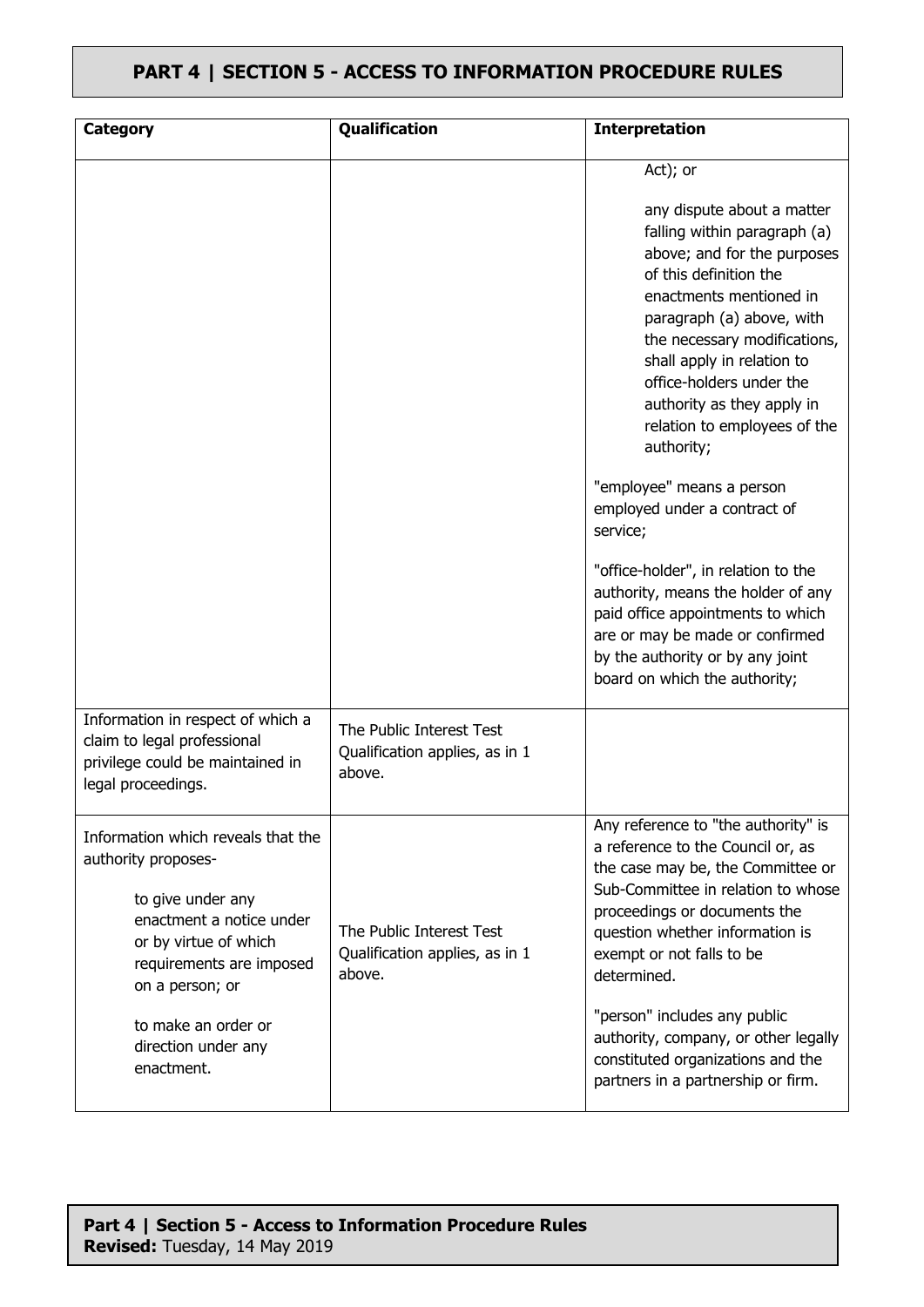| Category                                                                                                                                   | Qualification                                                        | <b>Interpretation</b> |  |  |
|--------------------------------------------------------------------------------------------------------------------------------------------|----------------------------------------------------------------------|-----------------------|--|--|
| Information relating to any action<br>taken or to be taken in connection<br>with the prevention, investigation<br>or prosecution of crime. | The Public Interest Test<br>Qualification applies, as in 1<br>above. |                       |  |  |
| Information is not exempt information if it relates to proposed development for which the local                                            |                                                                      |                       |  |  |
| planning authority may grant itself planning permission pursuant to regulation 3 of the Town and                                           |                                                                      |                       |  |  |

Country Planning General Regulations 1992.

### **NOTE – The Public Interest Test**

The Public Interest Test in the Freedom of Information (FOI) Act 2000 is specifically defined –

The Authority must release the information unless "*in all the circumstances of the case, the public interest in maintaining the exemption outweighs the public interest in disclosing the information*".

The starting point is that there is a general public interest in release and the public authority has to decide whether in any particular case it would serve the interest of the public better to either disclose or withhold the information.

There is no legal definition of what the public interest is, but the following have been identified as some of the relevant considerations.

- There is a distinction between the public interest and what merely interests the public.
- Does it further the understanding of and participation in the public debate of issues of the day?
- Does it promote accountability and transparency by public authorities for decisions taken by them or in the spending of public money?
- Does it allow individuals and companies to understand decisions made by public authorities affecting their lives?
- Does it bring to light information affecting public health and public safety?

### **1.11 Exclusion of Access by the Public to Reports**

1.11.1 If the Head of Law and Democracy thinks fit, the Council may exclude access by the public to reports which in his opinion relate to items during which, in accordance with Rule 10, the meeting is likely not to be open to the public. Such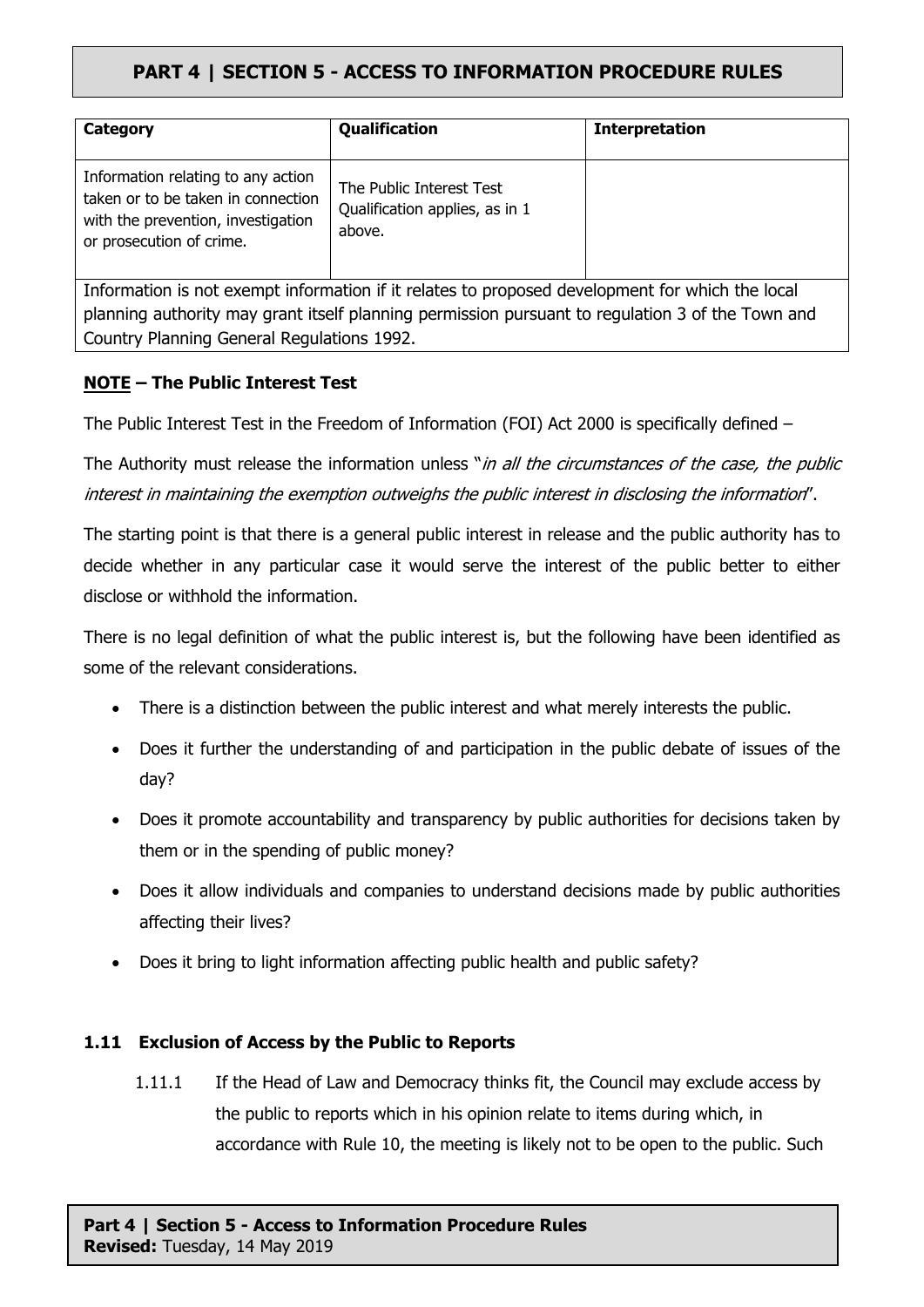reports will be marked "Not for publication" together with the category of information likely to be disclosed. If the information is exempt information, the category of the exempt information must also be marked on the report.

- 1.11.2 The relevant body is requested in the agenda to confirm the action set out by resolution. Arrangements will be made to recall the press and public immediately should the motion not be passed.
- 1.11.3 If the matter is considered in public, any related report will also become available to the public.

### **1.12 Additional Rights of Access for Members**

- 1.12.1 Material Relating to Business to be Transacted at a Public Meeting
	- (a) All Members of the Council will be entitled to inspect any document (except those available only in draft form) in the possession or under the control of its Committees which contain material relating to any business to be transacted at a public meeting unless the following applies:
		- (i) It contains exempt information falling within paragraphs 1.1, 1.2, 1.4, 1.5 or 1.7 of the categories of exempt information; or
		- (ii) It contains exempt information falling within paragraph 1.3 of the categories of exempt information and that information relates to any terms proposed or to be proposed by or to the Council in the course of negotiations for a contract; or
	- (b) Any document which is required by Rule 1.12.1(a) to be available for inspection by any member of the Council must be available for such inspection for at least five (5) clear days before the meeting except that:
		- (i) Where the meeting is convened at shorter notice, such a document must be available for inspection when the meeting is convened; and
		- (ii) Where an item is added to the agenda at shorter notice, a document that would be required to be available under Rule 1.12.1(a) in relation to that time, must be available for inspection when the item is added to the agenda.

#### 1.12.2 Material Relating to Previous Business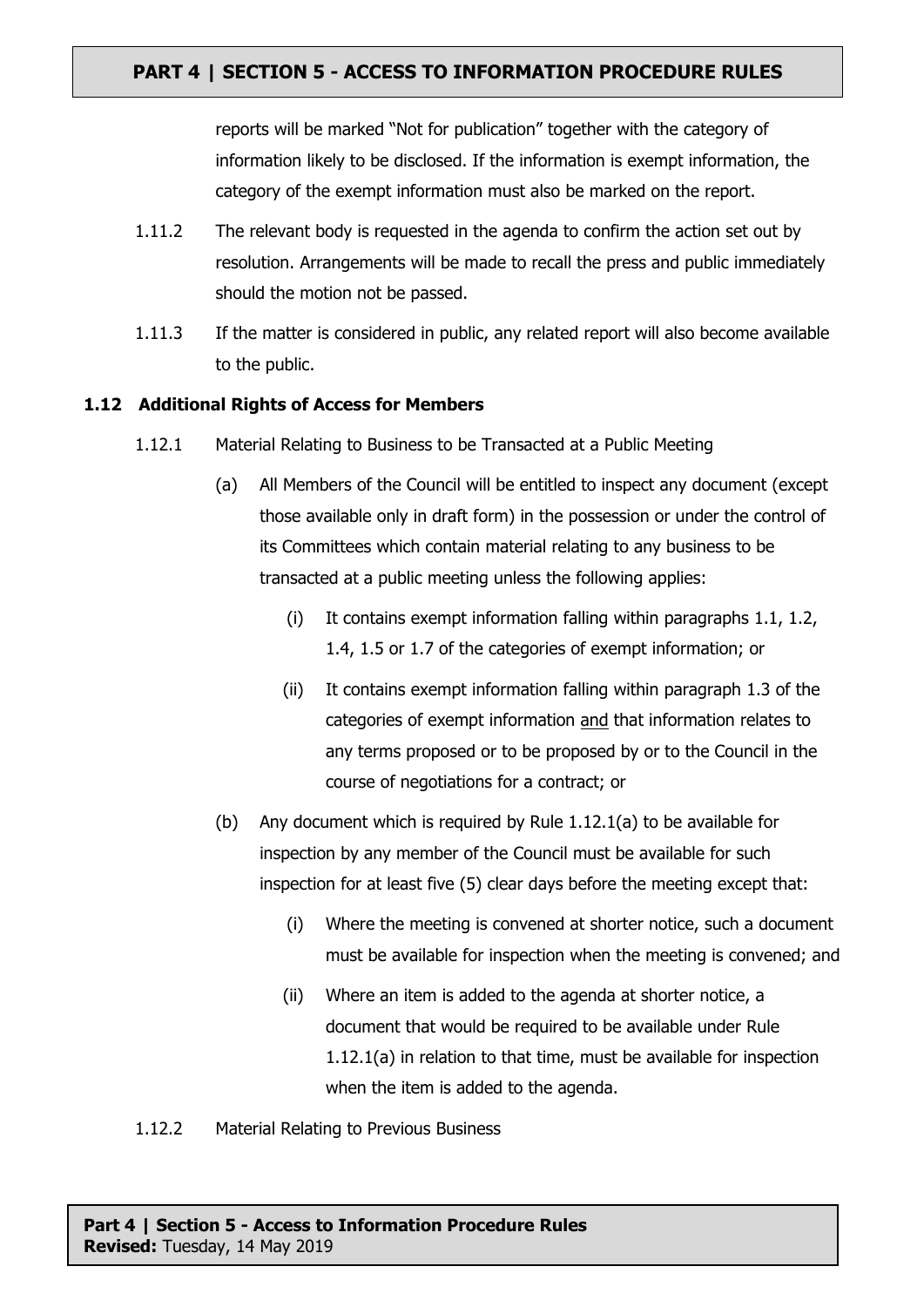- (a) All members will be entitled to inspect any document (except those available only in draft form) which is in the possession or under the control of the Executive or its Committees and contains material relating to any business previously transacted at a private meeting or to any decision made by a Member or Officer in accordance with executive arrangements unless 1.12.1(a)(i), 1.12.1(a)(ii) or 1.12.1(a)(iii) applies.
- (b) Any document required to be made available for inspection under 1.12.2 must be made available when the relevant meeting concludes or, where an executive decision is made by an individual member or officer, immediately after the decision has been made, and in any event, within twenty four (24) hours of the conclusion of the meeting or the decision having been made as the case may be.
- **1.13** PROCEDURE FOR WARD MEMBERS TO BE NOTIFIED OF SENSITIVE ISSUES IN THEIR **WARDS** 
	- 1.13.1 Local ward members to be invited to public meetings on local issues
	- 1.13.2 Local ward members to be notified at the outset of a local consultation exercise eg parks and open spaces
	- 1.13.3 Officers to notify a local ward member of potentially controversial local issues within a report to Council or a committee and if requested, to supply a copy of the final report to the ward member, where they do not sit on the committee receiving the report. (other ward issues, the member may request a copy of the report after having seen a copy of the agenda)
	- 1.13.4 Local ward members to be notified of press releases relating to a specific ward issue

Unless considered urgent, when verbal notification will be given, members will be notified by email.

### **1.14 Members Other Rights to Information**

1.14.1 A Member of the Council may, for the purposes of his or her duty as a Member and no other, inspect any document that has been considered by a Committee or the Council including background papers. Applications should be made to the Head of Law and Democracy and, if available, copies will be supplied upon request.